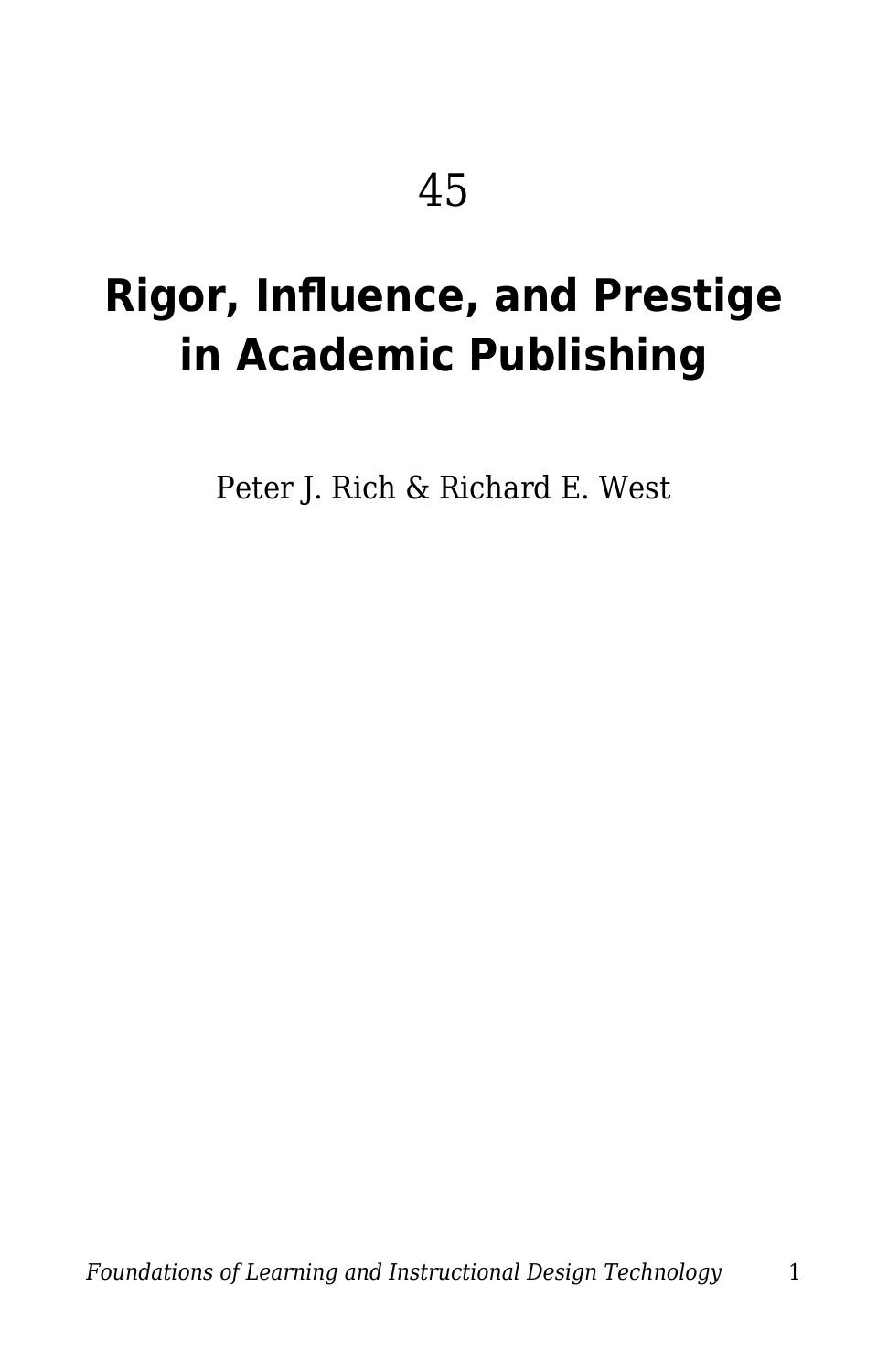#### **Editor's Note**

The following is an abridgment of prepublication version of an article published in Innovative Higher Education*.* The only additional change made to the text for this book has been to replace the word impact with influence when talking about the three-tiered framework for evaluating research quality. This reflects more recent thinking from Dr. Rich and myself that influence is a more appropriate word to further downplay the role of formal impact factor statistics.

The citation for the full published paper is as follows: West, R. E., & Rich, P. J. (2012). Rigor, impact and prestige: A proposed framework for evaluating scholarly publications. *Innovative Higher Education, 37*(5), 359–371.

A follow-up article discussed how emerging technologies could facilitate collecting better data according to this Rigor, Impact (Influence), Prestige framework.

Rich, P. J., & West, R. E. (2012). New Technologies, New Approaches to Evaluating Academic Productivity. *Educational Technology, 52*(6),  $10-14$ .

We argue that high-quality publication outlets demonstrate three characteristics. First, they are rigorous, i.e., discerning, critical, and selective in their evaluations of scholarship. Second, they have influence on others in that they are read, cited, and used. Third, by being prestigious, they are well known to other scholars and practitioners, increasing the prestige of the authors they publish and bringing more light and attention to their work and their institutions. These three criteria—rigor, influence, and prestige—have the potential to create a more holistic assessment of the value of a body of scholarly work.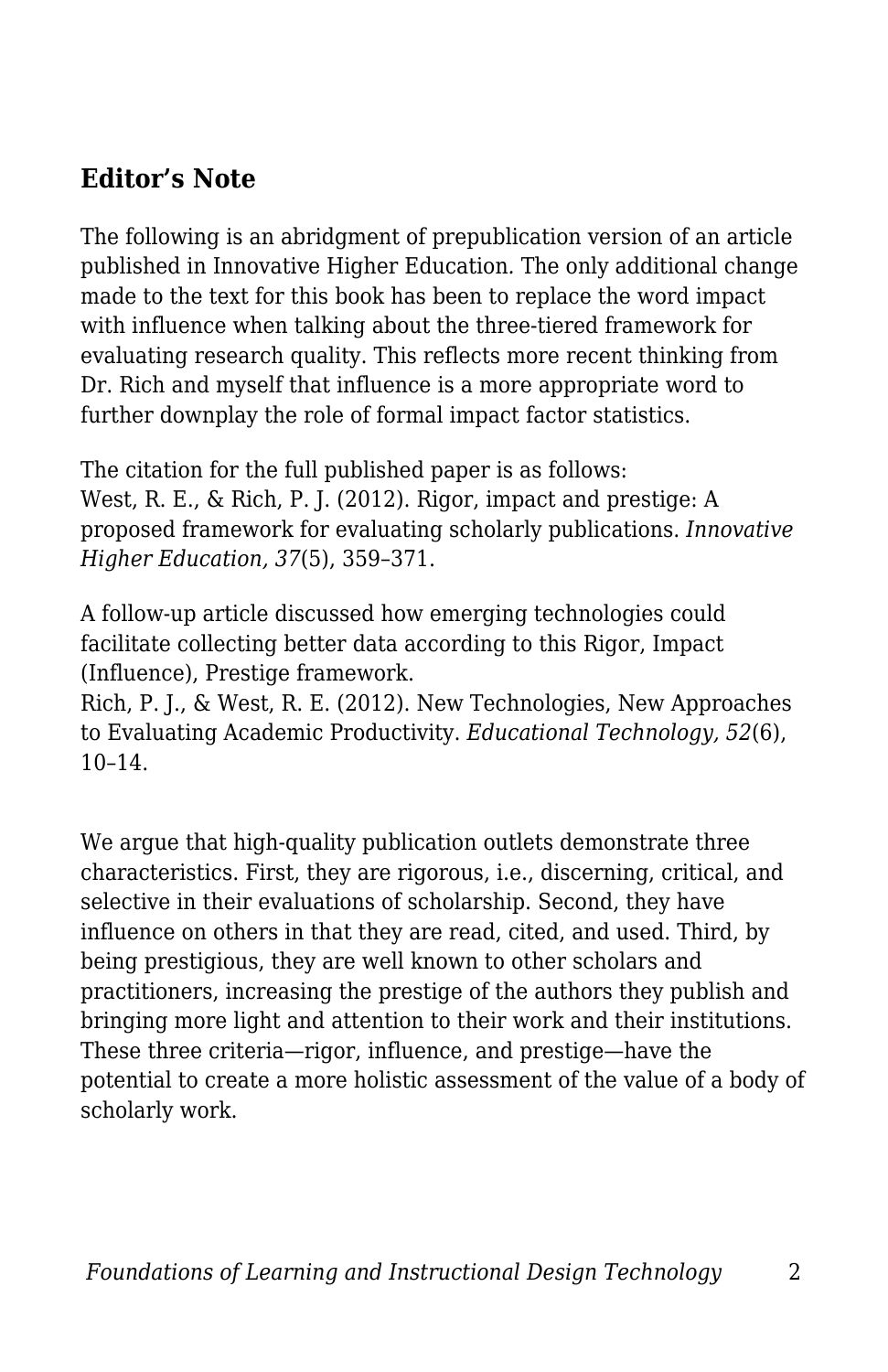### **Rigor**

High-quality journals are rigorous, meaning they are more critical in their reviews, are more discerning about what they will accept and publish, and apply higher standards for judging quality research than other journals. They question all aspects of an academic study, including theoretical foundations, participant sampling, instrumentation, data collection, data analysis, conclusion viability, and social impact. They make decisions about the quality of research on its own merits: i.e., through blind review by distinguished and experienced peers and editors. Being published in a rigorous journal lends credibility and acceptance to the research because it indicates that the author(s) have successfully persuaded expert scholars of the merits of the article.

When evaluating the rigor of a journal, authors often consider the acceptance rate as a key indicator. However, judgments based solely on acceptance rates must be made with care because journals calculate their rates differently. Additionally, a lower-tier journal may receive lower-tier quality manuscripts and accept very few of them, resulting in a low acceptance rate but still poor quality publications. Despite these issues, the journal's acceptance rate may be documented as one measure of rigor. Other indicators of rigor might include a policy of double blind peer review, the number of reviewers, and the expertise and skill of these reviewers and the editorial board, who determine how discerning, rigorous, and selective the journal will be.

Editors are especially of primary importance, as they resolve contradictory reviews and make final determinations of scholarship quality.

Many indicators of rigor are currently already documented and ought to be considered when evaluating the quality of a publication outlet. For example, acceptance rates, review policies, and the number of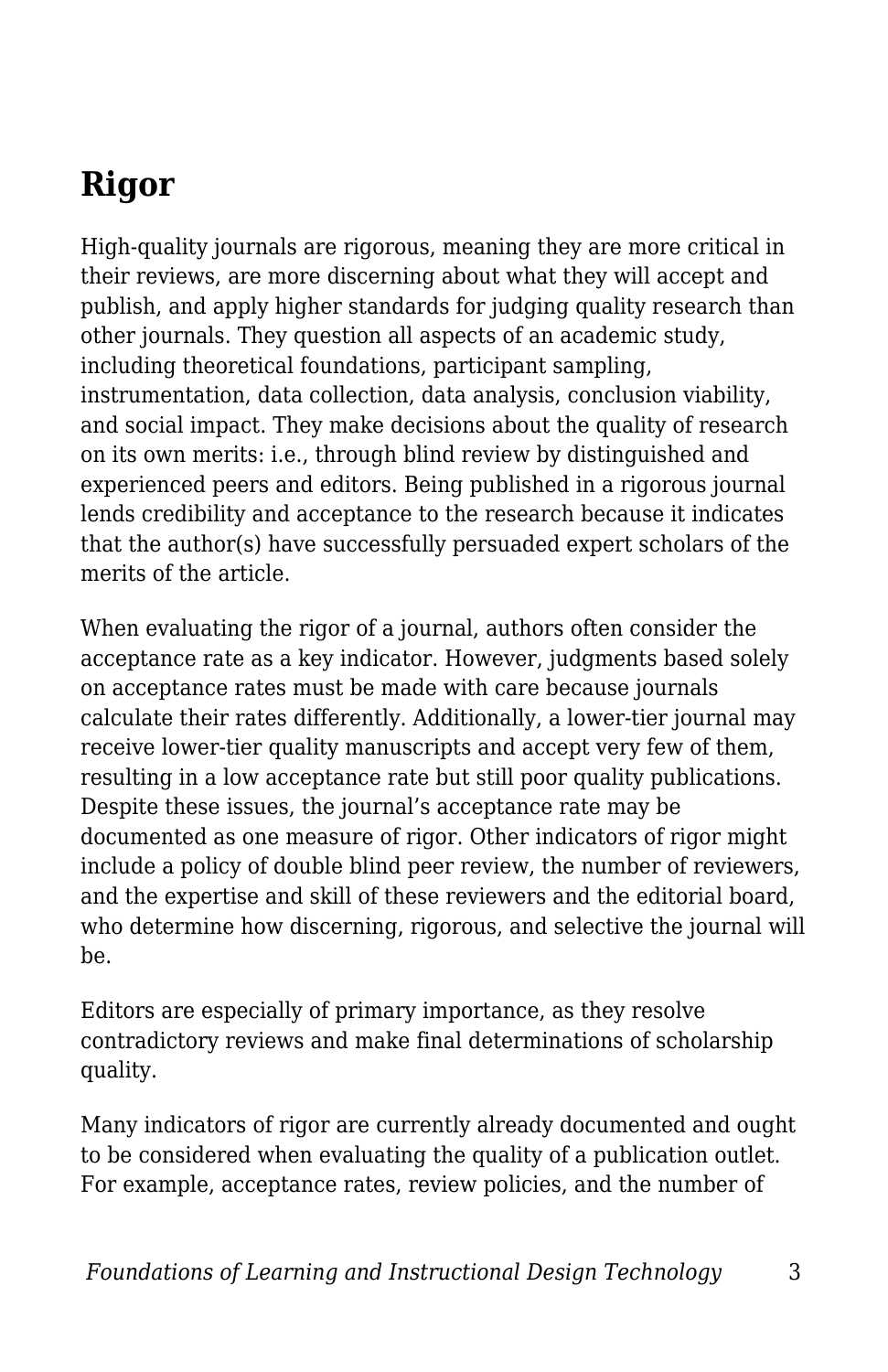reviewers may be found on the journal's website or through bibliographic sources such as Cabell's Directories (http://www.cabells.com/). It is much harder to document the rigor of the reviewers and editors, and this is ultimately a subjective interpretation. Like all subjective decisions, the best method of verification would be to seek opinions of other qualified scholars in the field to confirm or deny your own.

In collecting evidence of the rigor of a publication outlet, we believe the following questions might be useful:

- How does the acceptance rate compare with other journals in this specific discipline?
- How is the acceptance rate calculated, if known?
- What type of peer review is used? Is it editorial, blind, or double-blind? How many reviewers are used to make decisions?
- What is known about the quality of the reviewers and editorial board? Are they recognizable to other experts in the field and known for their insights into the research? How rigorous would outside experts believe these reviewers and editors to be?

### **Influence**

Influence refers to how extensively individual manuscripts and publications are referenced by other publications and how much they contribute to the scholarly progress of a discipline. In this article, we are referring only to influence on research and theory development, not on actual practice. Undoubtedly influence on practitioners is an important quality of good scholarship, as it could be argued that true impact is only felt on the practitioner level. However, we do not address practitioner impact, because this framework is focused on criteria for evaluating academic research and theory publications. We can conceive of the possibility of another framework being developed to guide the evaluation of how much influence an academic has on actual practices, with different evidence being presented and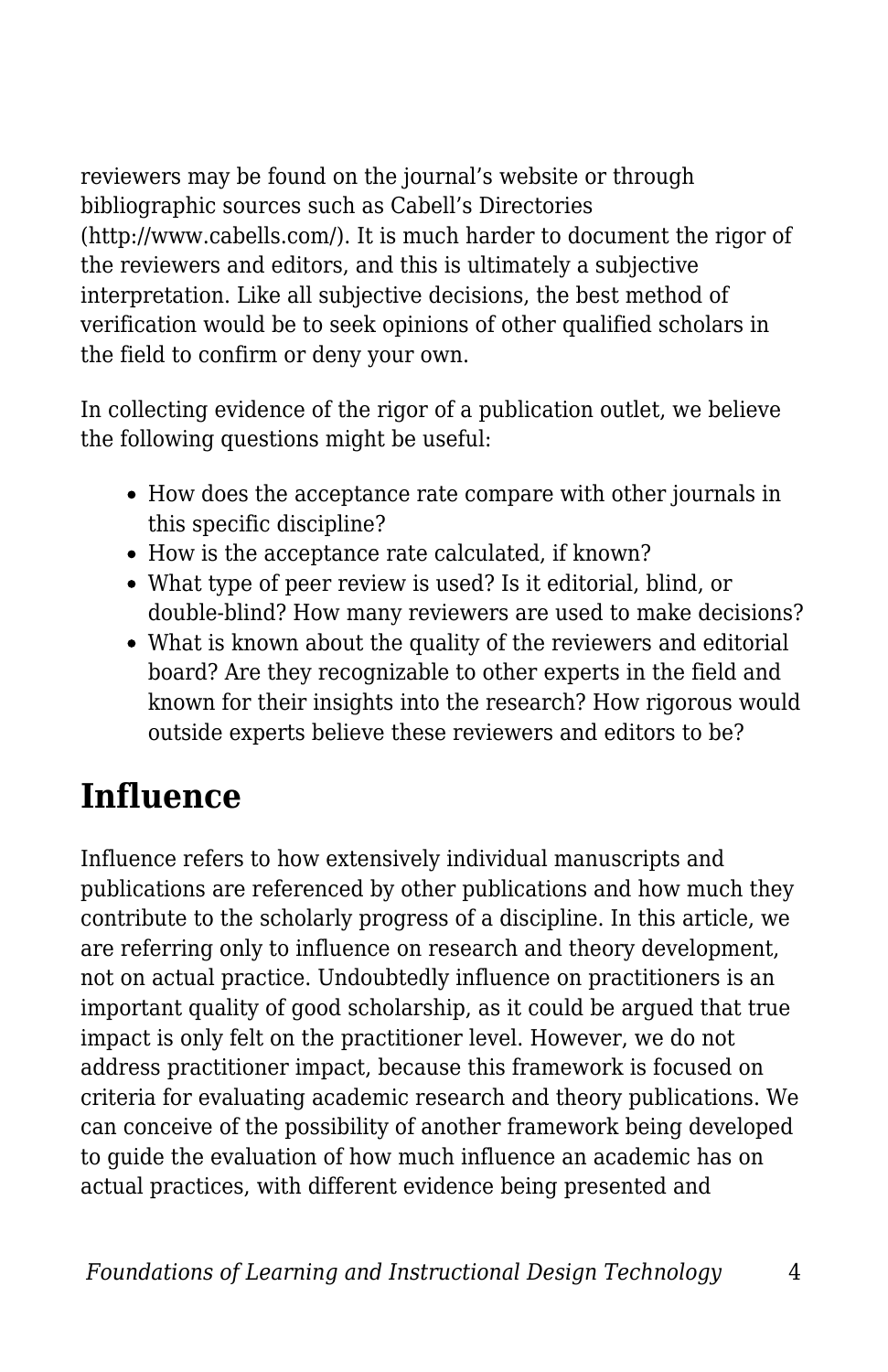analyzed, but that is beyond the scope of this article.

In evaluating the academic influence of a publication, in addition to the International Scientific Indexing (ISI) Impact Factor, authors might also review the citation statistics provided by Scopus, SORTI Esteem or Q Scores (i.e., a ranking of journals within specific disciplines), as well as Eigenfactor, Immediacy, hindex, and Cited Half-life Scores, which are other indicators of influence based on statistics that represent attempts to avoid some of the bias in the traditional IF. Because these metrics, available through either ISI, Scopus, Publish or Perish (Harzing, 2011), or Google Scholar Citations, are affected by how extensively a journal is indexed in particular databases, it is important to triangulate influence statistics from multiple venues. For example, while ISI has been reported to only index 26% of educational articles indexed by ERIC (Corby, 2001), we have found Google Scholar to typically index most major educational journals, including those that are not indexed in ISI. In addition, Google Scholar indexes non-academic publications and handbooks, which are still often valuable but not indexed in ISI or Scopus. Thus we believe that Publish or Perish, which calculates citations in Google Scholar, is often more meaningful and accurate in its influence ratings for our discipline. This may not be the case for every discipline. As the major citation databases were originally invented to provide a picture of citation metrics in the hard sciences, fields such as chemistry and physics seem to be better indexed in the Thomson-ISI.

Additionally, a journal's circulation, its publisher's effectiveness and reach, or the availability of the journal on the Internet indicates its potential for influence (although potential may not be realized). Emerging social networks such as Mendeley (http://mendeley.com) and Academia.edu provide statistics that indicate how often individual manuscripts are searched for or saved to other scholars' citation databases. Analytic data from social networks, search engines, and publisher downloading statistics could provide an interesting estimate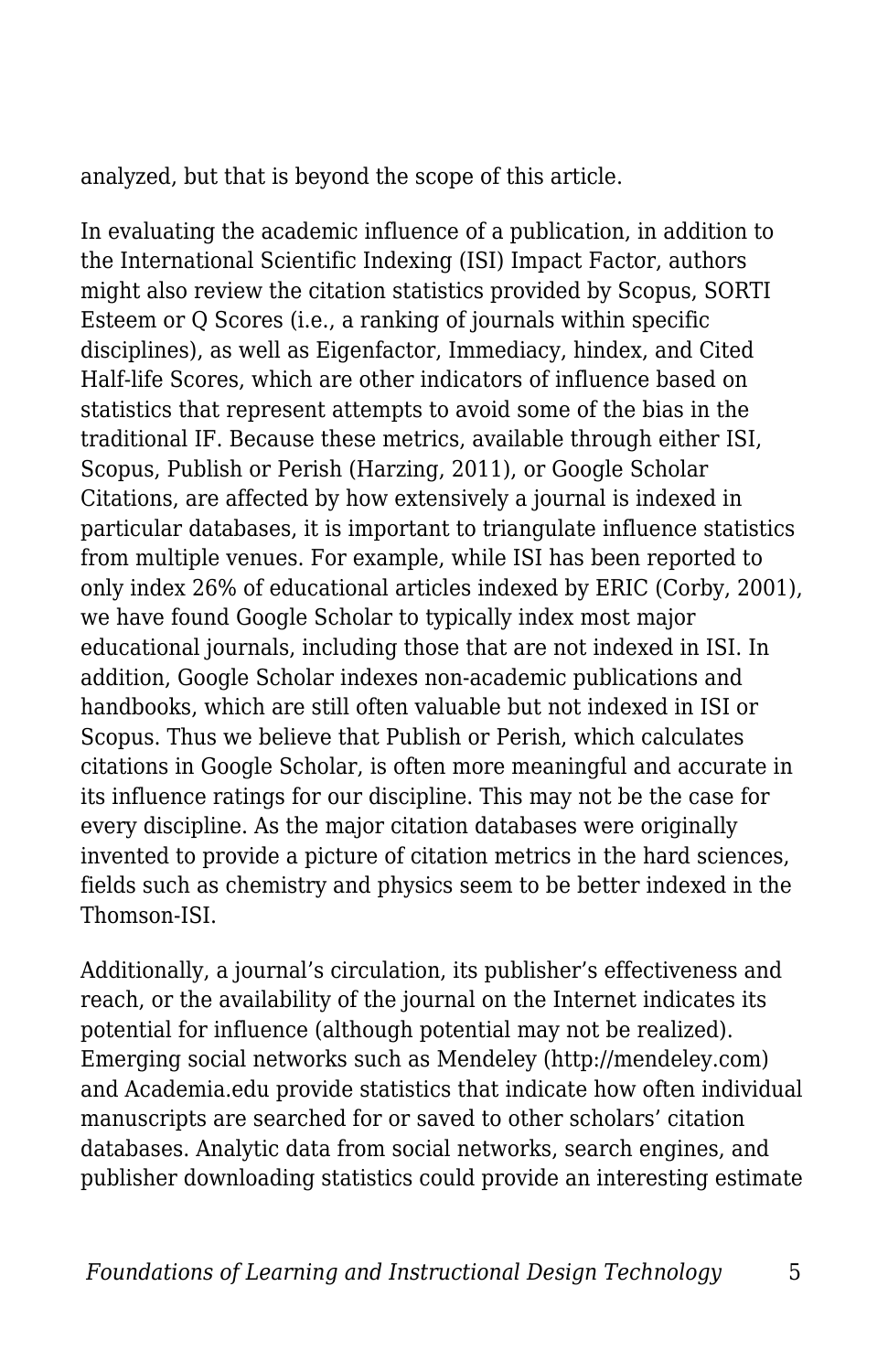of how much a publication or author is read or sought out by others.

Some non-peer-reviewed outlets have greater influence than those that are peer reviewed. For example, publication in a widely read and cited practitioner outlet can have high influence. In addition, a Publish or Perish search reveals that some highly cited books are more highly cited in Google Scholar than many top journals. Thus while peer review would be a prime indicator of the rigor of a journal, non-peerreviewed outlets may be able to show high influence, indicating they still have value. This also shows the need to triangulate findings from all three criteria.

In collecting evidence of the influence of a publication outlet, we believe the following questions might be useful:

- Is the publication indexed in ISI or Scopus? If so, what is the impact rating (ISI) or citation count, h-index, and SCImago Journal Ranking (Scopus)?
- What are the impact ratings according to Publish or Perish? Here we believe it is useful to use the same time window as that used by ISI or Scopus. So for example, if you typically use the 5-year ISI Impact Factor, then it would be wise to also limit your Publish or Perish search criteria to the last five years to retrieve comparable statistics.
- What is the open-access policy of the publication outlet? Outlets that embrace open-access delivery have the potential to have more influence, as the articles are more easily found through Internet search engines. However, the open-access nature of a publication outlet is only an indicator that it has potential for greater influence, not that it has necessarily achieved this influence.
- What is the circulation of the publication outlet? This is also only an indicator of the potential for influence, as many journals are packaged and sold as bundles to libraries, increasing circulation but not necessarily influence. However, greater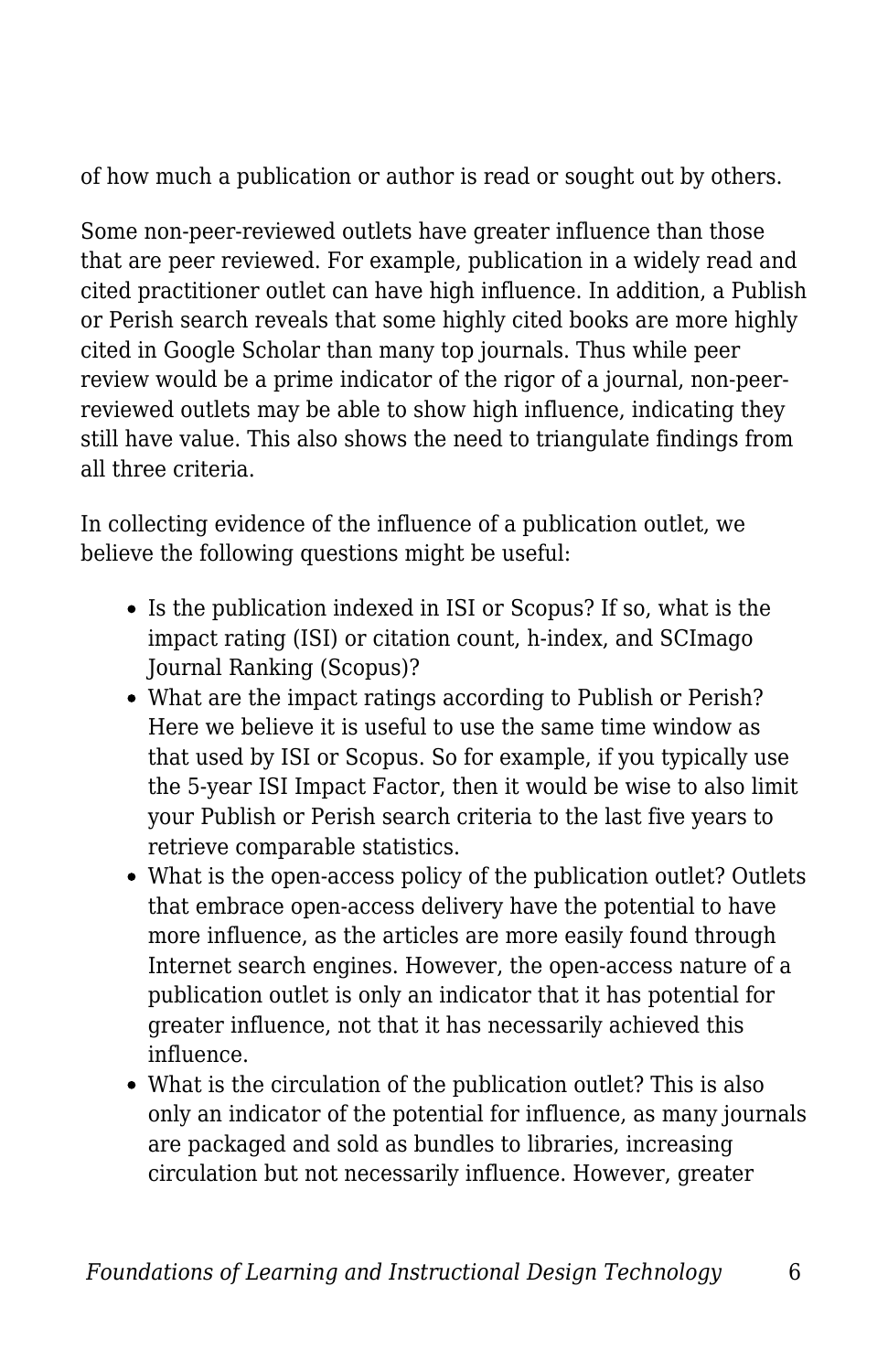circulation does indicate the potential for higher viewership and greater influence.

• Is there any indication that the publication has influence on other scholars? For example, is the book widely adopted as a text for university courses? Is there evidence that the journal is frequently used to influence policy or other research?

### **Prestige**

Prestige is a qualitative judgment about the respect a scholar receives for publishing in a particular outlet. Because it is more qualitative, it is more difficult to evaluate in a promotion dossier or grant application and is perhaps largely a theoretical exercise where scholars honestly question the perceived prestige of a journal where they are considering publication. A possible indication of the prestige of a journal is whether other researchers recognize the journal when asked and whether their intuitive perception is that the journal is of high quality. For example, in the overall field of education, publishing in the Review of Educational Research or the Review of Higher Education is highly regarded because these are prestigious journals, sponsored by major professional organizations, and well known among educational scholars from all disciplines.

More quantifiable and objective measures of prestige might be rigorous surveys of scholars in a discipline to gauge their perception of a publication outlet. As an example, several studies have surveyed researchers in educational technology about publications they recognize, read, and respect (e.g. Holcomb, Bray, & Dorr, 2003; Orey, Jones, & Branch, 2010; Ritzhaupt, Sessums, & Johnson, 2011). These studies provide valuable information on the relative prestige of a publication outlet. Other indicators of prestige may be whether the publication outlet is officially sponsored by a large national or international professional organization, whether the publisher is reputable, and whether the editor and editorial board are well known and respected.

*Foundations of Learning and Instructional Design Technology* 7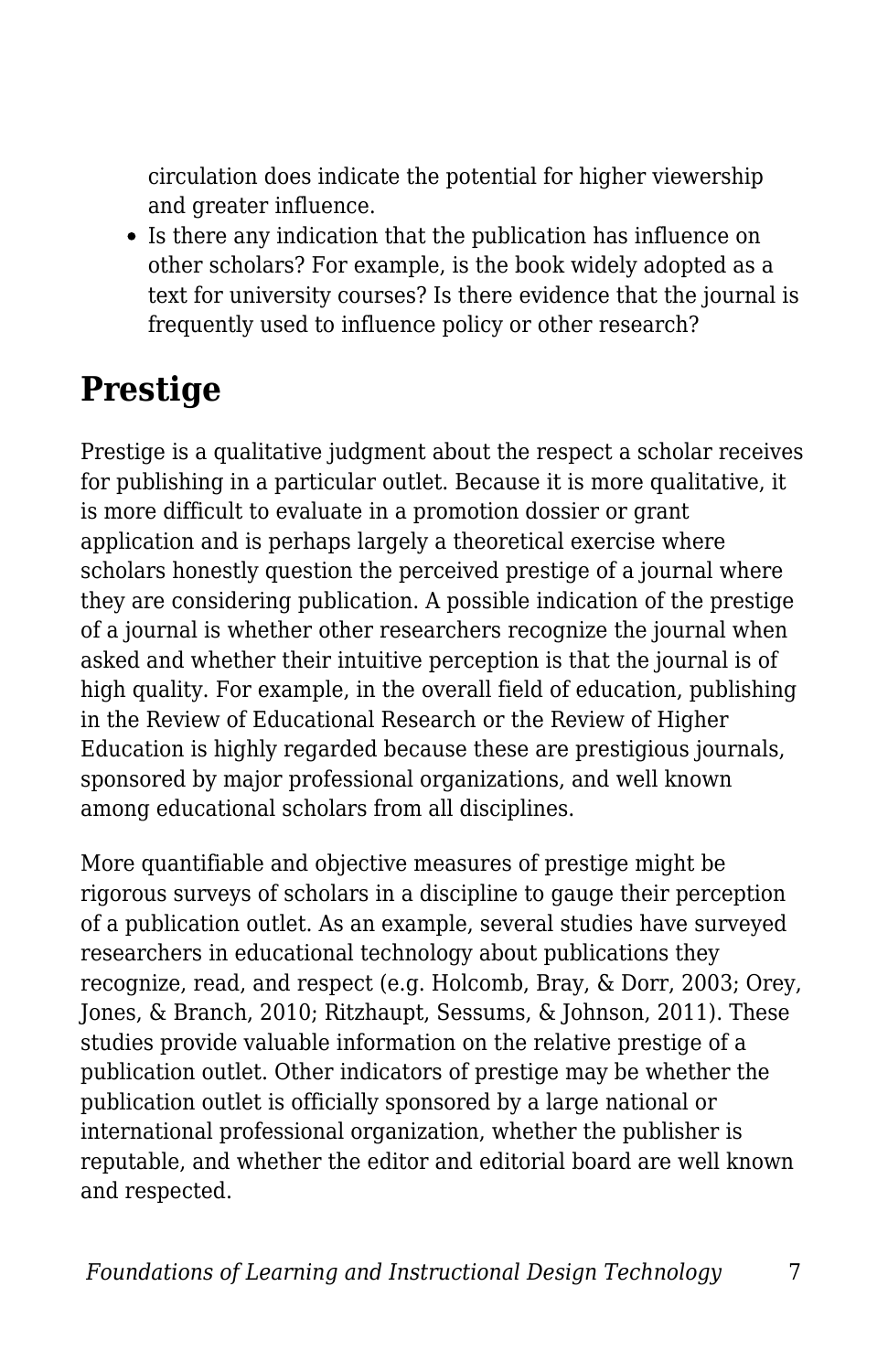Often prestige alone is used to evaluate the quality of a journal, but this can be faulty since journals rise and fall in relative quality and because prestige is often so subjective. Thus many journals that were highly prestigious 10–20 years ago might still be well known even though their rigor and influence have fallen, and new journals that are perhaps not yet well known may still be publishing high-quality research. Prestige, then, can be only one indicator of the quality of the journal to be considered in relation to the other indicators.

In collecting evidence of the prestige of a publication outlet, we believe the following questions might be useful:

- Are there any published studies investigating the popularity or respectability of publications in this field? If so, is this specific publication outlet listed?
- How recognizable is the publication outlet to other respected scholars? What is their opinion of its importance?
- Is the publication published by a well-known publisher? Sponsored by a major professional organization?
- How well known and respected is the editorial board to other scholars in the field?

## **Applying the Criteria**

In making and then defending our own decisions about where to publish our work, we have attempted to apply these criteria qualitatively—using the metrics and data to inform an inductive decision based on evidence from all three categories. We have found that those outside our field have found it easier to understand our choices because we can justify them by providing data about the relative rigor, influence, and prestige of a particular publication outlet in comparison with other publication outlets in the discipline. This framework has also been helpful within our School of Education, where multiple departments are housed, but where we often need to explain to each other the relative importance of different publication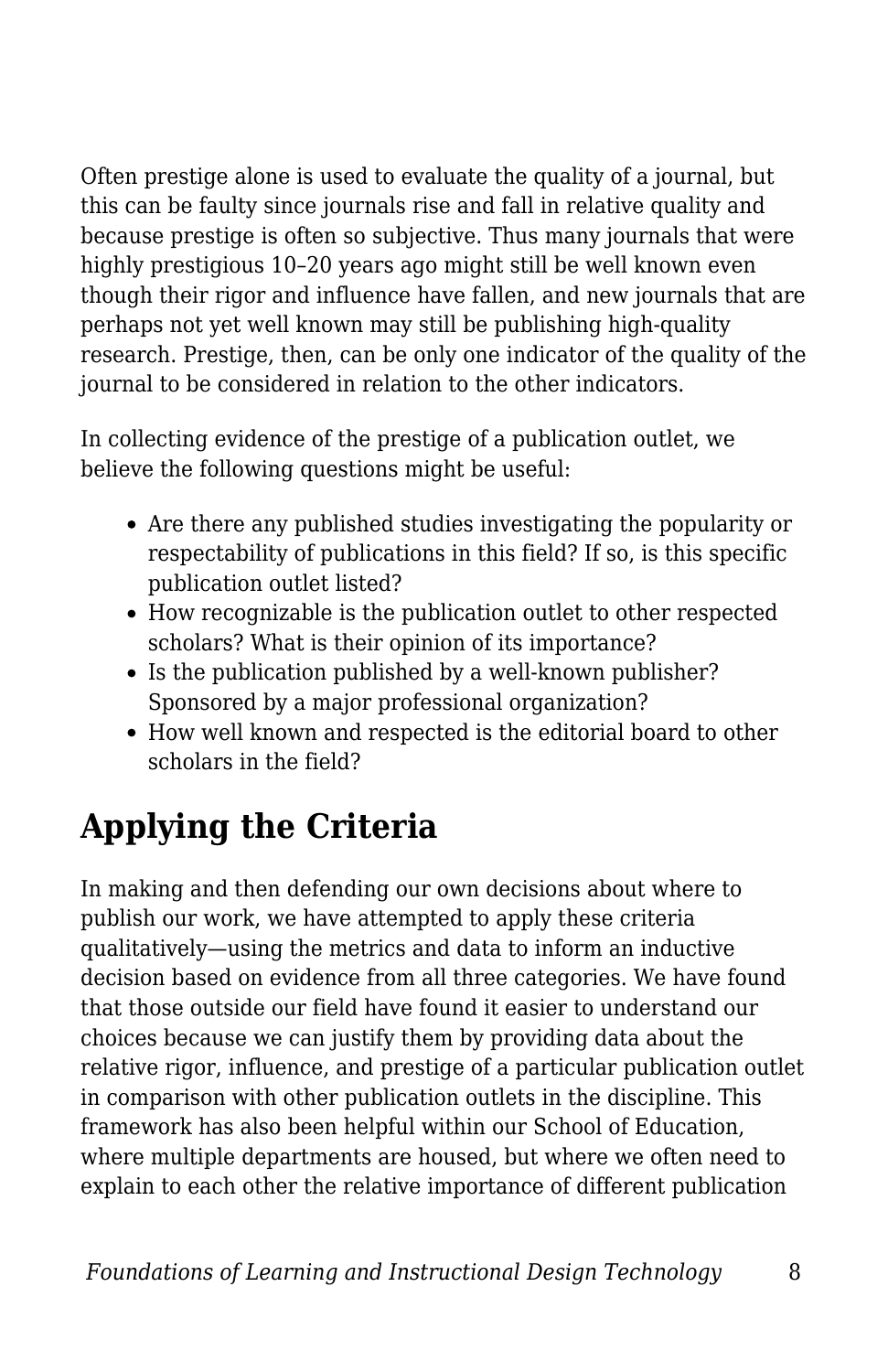outlets within our specific disciplines. As we sought a framework that would encompass all of the scholarship being conducted within the School, the principles of rigor, influence, and prestige have proven flexible enough to provide a common language that all departments could use, even though the specific pieces of evidence important in each of their disciplines were unique and nuanced.

The following are a few examples of how these criteria could be applied in describing a variety of different publication outlets. Using publications in our own field, we demonstrate how this framework might be used (see Table 1). We have masked the names of the journals to focus our discussion on the framework and evaluation criteria, not the specific ranking of individual journals.

#### Table 1

| <b>Publication</b> | Rigor                                                                                    | Impact                                                | <b>Prestige</b>                                                                                                                                                         |
|--------------------|------------------------------------------------------------------------------------------|-------------------------------------------------------|-------------------------------------------------------------------------------------------------------------------------------------------------------------------------|
| #1                 | 8% acceptance rate;<br>peer-reviewed                                                     | Cites/paper 35.83;<br>h-index 87 (PoP)<br>1.183 (ISI) | Flagship research journal of<br>main professional organization;<br>#1 most prestigious journal in<br>the field (Ritzhaupt et al., 2011).                                |
| #2                 | 15-20% acceptance;<br>editorially reviewed.                                              | $index = 63(PoP)$                                     | Cites/Paper 19.89 h - Published in and respected by<br>well-known researchers: one of<br>the top 3 most read and<br>implemented publications<br>(Holcomb et al., 2003). |
| #3                 | 25% acceptance rate;<br>peer-reviewed                                                    | Cites/paper 3.3; h-<br>$index = 22 (PoP)$             | Widely read (Holcomb et al.,<br>2003).                                                                                                                                  |
| #4                 | 66% acceptance rate;<br>peer-reviewed                                                    | Cites/Paper 9.71; h-<br>$index = 9 (PoP)$             | Less well-known journal.                                                                                                                                                |
| #5                 | Open call, peer-<br>reviewed by established h-index $= 33(PoP)$<br>leaders in the field. | Cites/paper 34.55;                                    | Used in graduate courses and as<br>a reference for researchers;<br>official handbook for main<br>professional organization.                                             |

Application of the proposed framework to publications in the field of educational technology

Decisions on publications such as those represented by #1 and #4 are fairly straightforward. We can see from this chart that Publication #1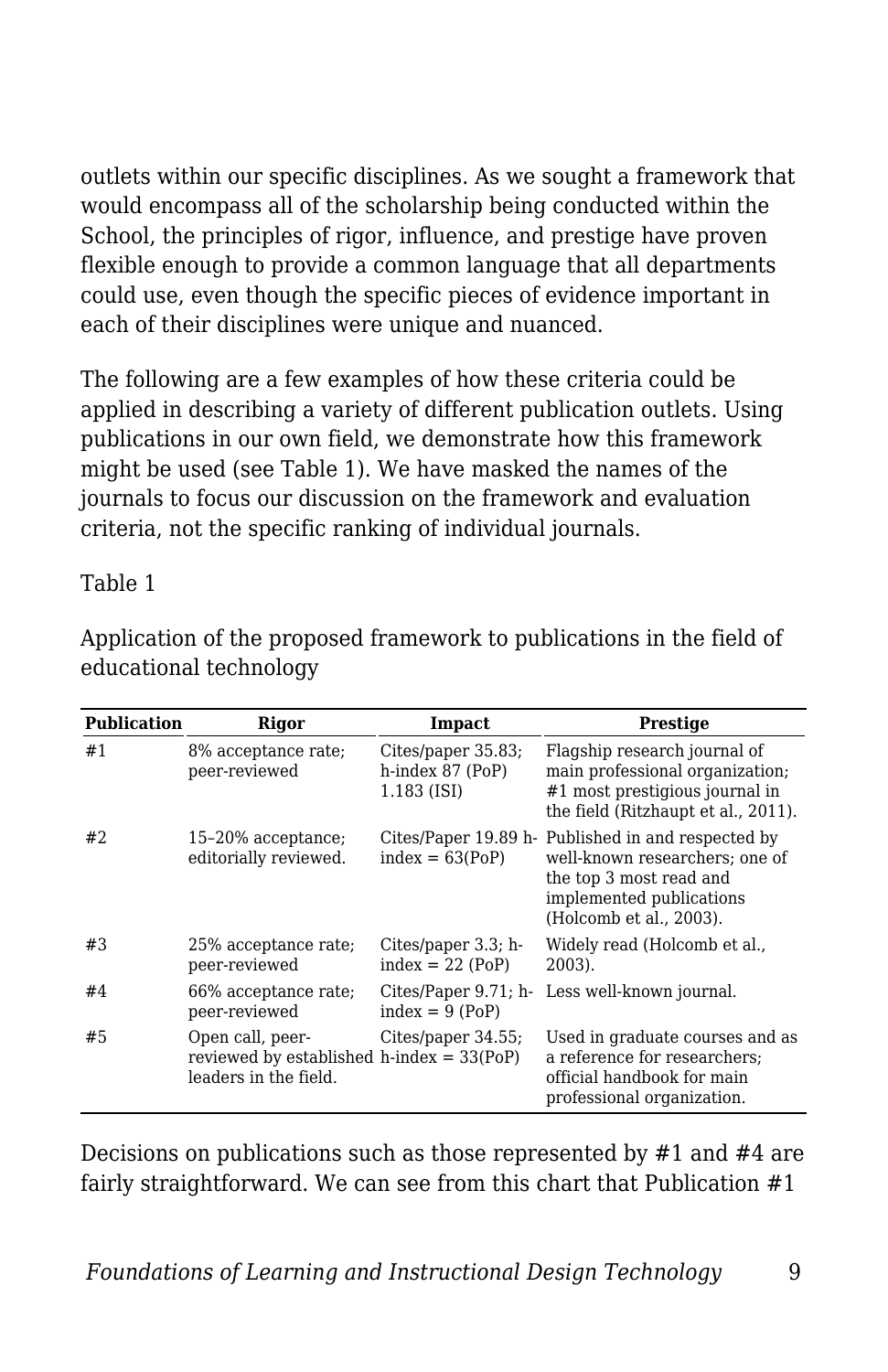scores high in all three categories. As such, we would consider it a top-tier venue for publication. Indeed, we would be hard-pressed to find a scholar in our field that would argue with this evaluation for this journal. On the other end of the spectrum, publication #4 scores relatively poorly in each category, resulting in our own interpretation of a lower-tier outlet for publication.

The difficulty may come in scoring publications #2, #3, and #5. The rigor of #2 appears to be fairly staunch, but it is reviewed only by the editor. However, in relation to its peers, this journal seems to have strong citation numbers. This particular journal is often left out of consideration of measures of prestige because of its lack of blind peer review (Ritzhaupt et al., 2011). However, the leaders in the field regularly use this publication outlet as a venue for publishing new ideas and theories, and consequently this publication is one of the most read in our field (Holcomb et al., 2003). Taken individually, each of the measures we used to rate this publication could be problematic for an external review panel unfamiliar with our field. Taken together, we might rate rigor as mediocre, impact as high, and prestige as high, resulting in an upper, mid-tier publication.

Publication #3 paints a different picture. It has a respectably stringent acceptance rate, but the number of times each article is cited in Google Scholar is low. This may be due to the fact that this publication is viewed as a practitioner journal within our field; and, as such, practitioners are more likely to apply the theories than they are to cite them. Also, in addition to regular research articles, this journal publishes many non-research articles and columns, geared towards informing the members of our professional association. These shorter pieces are indexed in Google Scholar and likely bring down the overall ratio of citations per paper. Finally, this particular journal enjoys high prestige as demonstrated in a survey of important journals in the field, ranking in the top 10 overall. Combining these criteria, our qualitative judgment would be to rate this as a lower, mid-tier publication.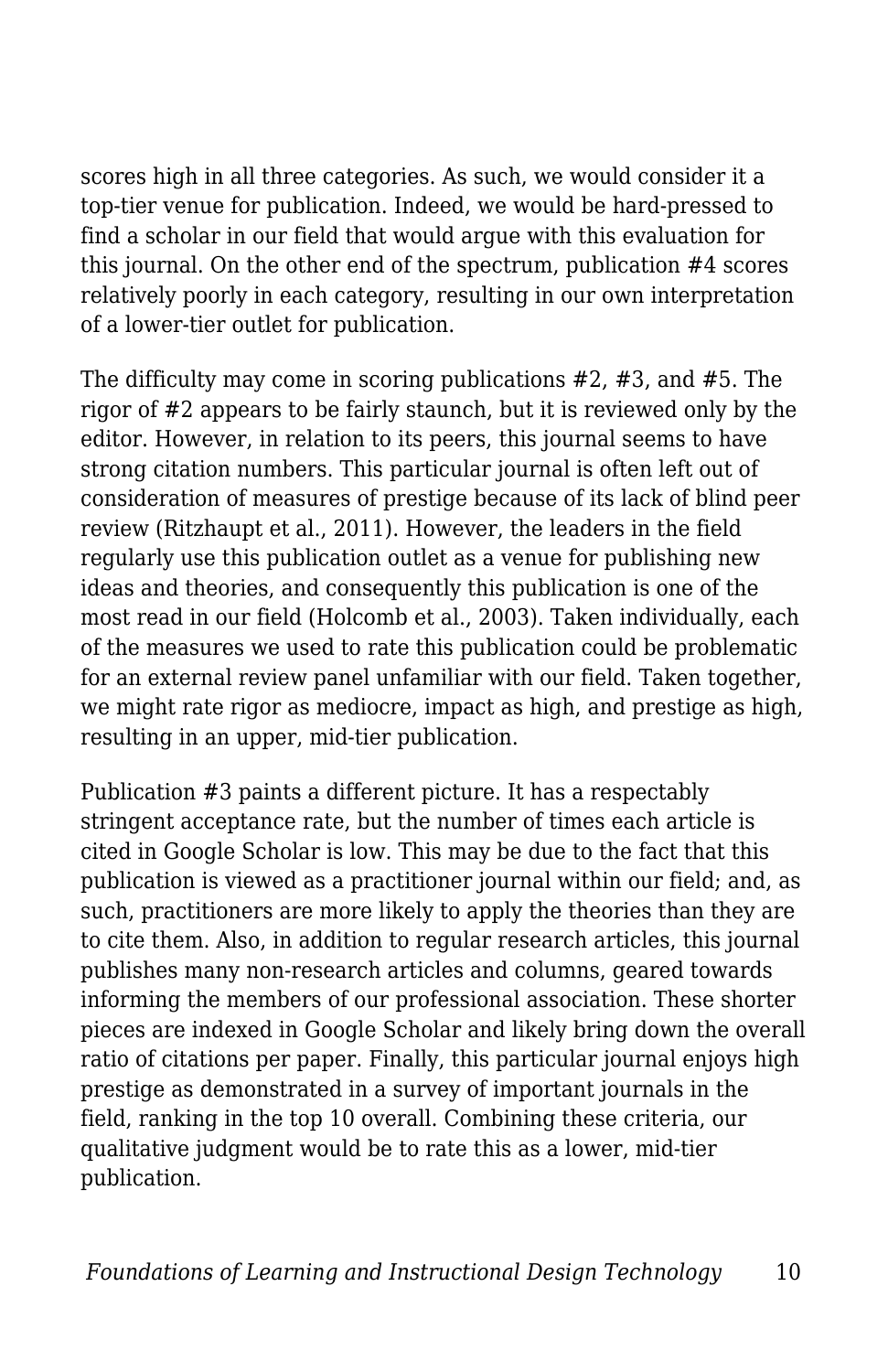Finally, publication #5 presents an interesting case. It is actually a handbook in the field. As such, it lacks key indicators often used to interpret its worth by those outside the field (i.e. ISI impact factors and acceptance rate). Yet, it is edited by a renowned group of scholars, and the number of times each chapter is cited in Google Scholar is nearly as high as the average number of citations per article in our highly regarded publication #1, demonstrating the high influence of this handbook. It also enjoys great prestige in the field and is used by both novice and experienced scholars. As such, we would rate this as a top-tier publication.

### **Conclusions**

We emphasize that these ideas constitute a proposed theoretical framework for how scholars could make and justify, to those from other disciplines, decisions about where they choose to publish their research. In practice, scholars would still need to engage various sources of data and make sound and well-reasoned arguments for the quality of their publication choices. Even though final judgments about journal quality remain a subjective decision, the framework responds to several of the needs that we identified in current efforts to evaluate the academic quality of publication venues. It is flexible enough to allow for multiple and varied sources of data within the categories of rigor, influence, and prestige. As such, the framework allows for the timely inclusion of new metrics as novel ways of measuring academic quality emerge or evolve. The inclusion of multiple indicators allows the framework to be applied to different disciplines. Finally, it is impossible to use the framework while depending on a single metric as an indicator of quality, which may help scholars avoid this dangerous trap. We do not advocate joining the many indicators into a single metric as that would mask the diverse ways in which a publication contributes to quality scholarship. We also emphasize that this framework provides a common language that can benefit scholars in justifying their publication decisions and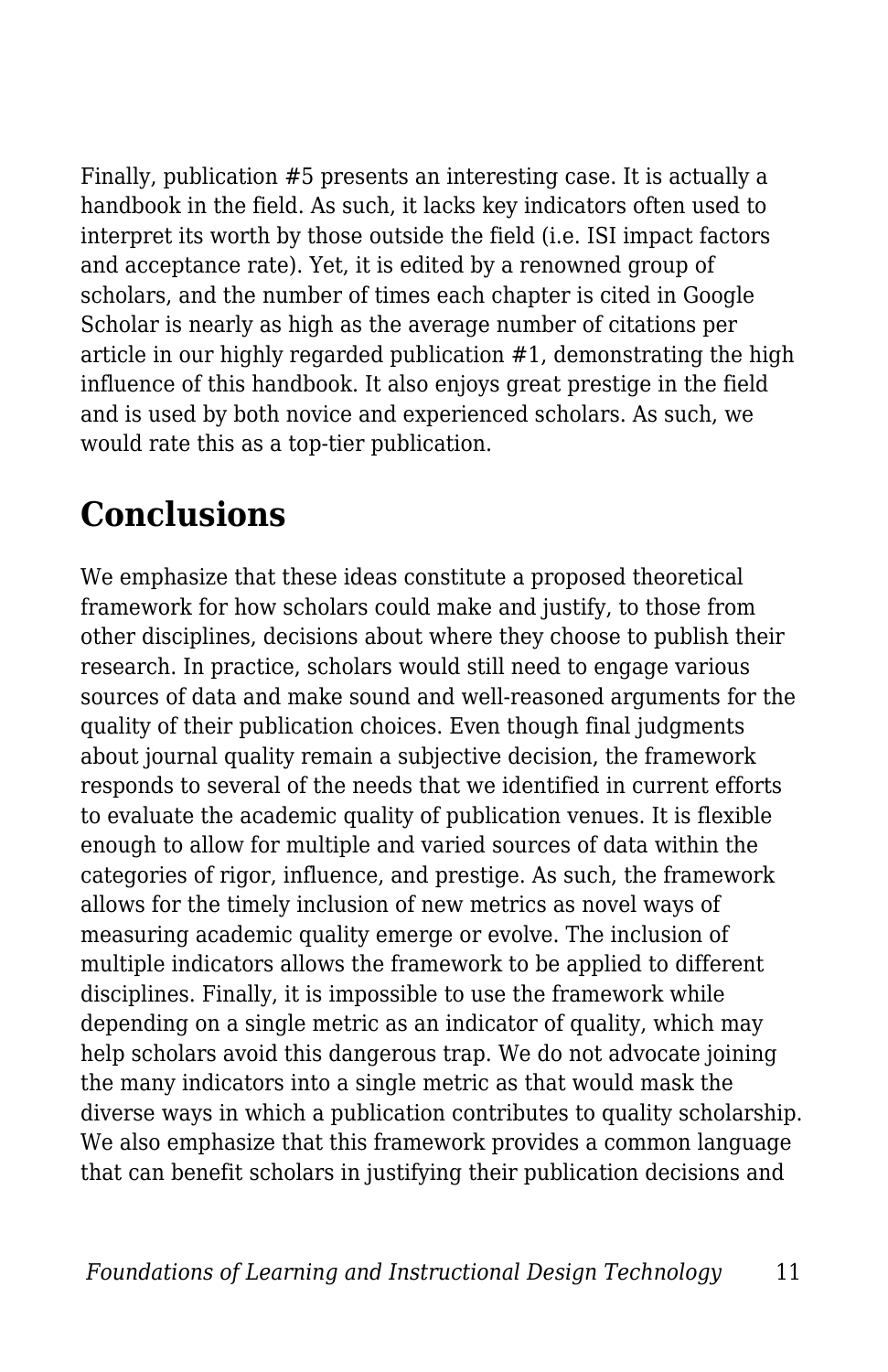assist promotion committees in knowing what questions to ask about a candidate's publication record. Instead of simply asking what a journal's impact factor is, we hope that committees would seek or request information on the rigor, influence, and prestige of a candidate's publication record, leading to a more holistic and accurate assessment.

We welcome discussion about whether these three criteria are the most useful and accurate in evaluating educational technology publication outlets or whether additional criteria might be added to the framework. Engaging in this discussion is critical. If we cannot clearly articulate the criteria for determining the quality of our publication outlets, then others (i.e., promotion committees and funding agencies) will have to draw their own conclusions using metrics and criteria that may be less useful or even inapplicable to our disciplines. Also, we emphasize that we believe these criteria should be applied flexibly, qualitatively, and intelligently in making decisions about scholarship quality. We do not recommend using these criteria uncritically to generate a ranking of journals that "count" and "do not count" since all of these data points can be skewed, manipulated, or changed from year to year. Still, by intelligently triangulating multiple data points, we can make more holistic judgments on the quality of publication outlets and share a terminology for discussing our publication decisions.

### **Application Exercises**

Find an academic journal and use the framework from this chapter to assess its rigor, influence, and prestige. Based on its merits, would you consider the journal you have found to be a top-tier journal? Explain.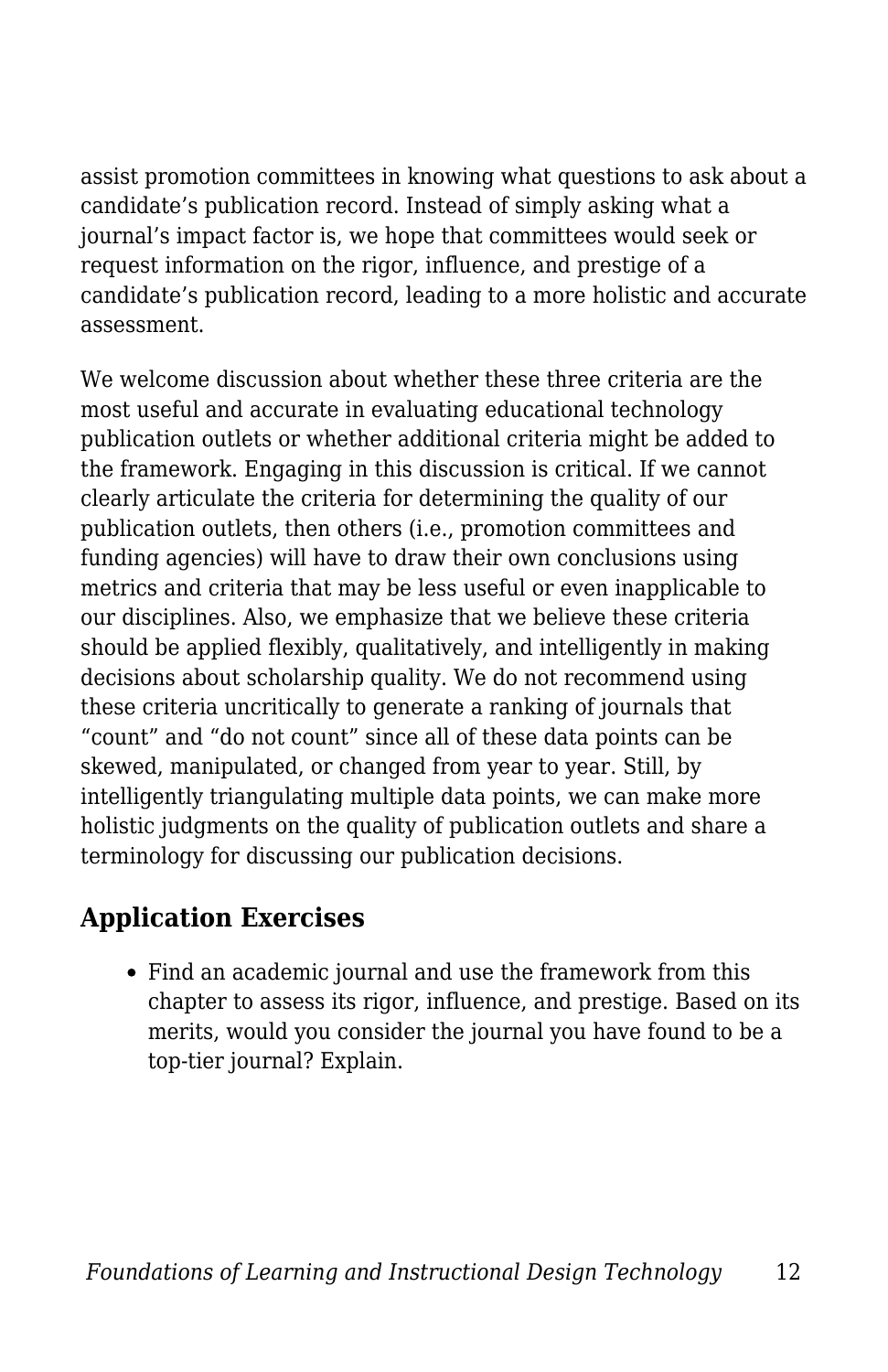### **References**

Corby, K. (2001). Method or madness? Educational research and citation prestige. *Portal: Libraries and the Academy, 1*(3), 279–288. doi:10.1353/pla.2001.0040

Harzing, A. (2011). *Publish or Perish,* version 3.1.4004. Available at http://www.harzing.com/pop.htm

Holcomb, T. L., Bray, K. E., & Dorr, D. L. (2003). Publications in educational/instructional technology: Perceived values of educational technology professionals. *Educational Technology, 43*(5), 53–57.

Orey, M., Jones, S. A., & Branch, R. M. (2010). *Educational media and technology yearbook. Vol. 35 (illustrated ed.).* New York, NY: Springer.

Ritzhaupt, A. D., Sessums, C., & Johnson, M. (2011, November). *Where should educational technologists publish? An examination of journals within the field.* Paper presented at the Association of Educational Communications and Technology, Jacksonville, FL., USA.

Please complete this short survey to provide feedback on this chapter: <http://bit.ly/RigorInfluencePrestige>